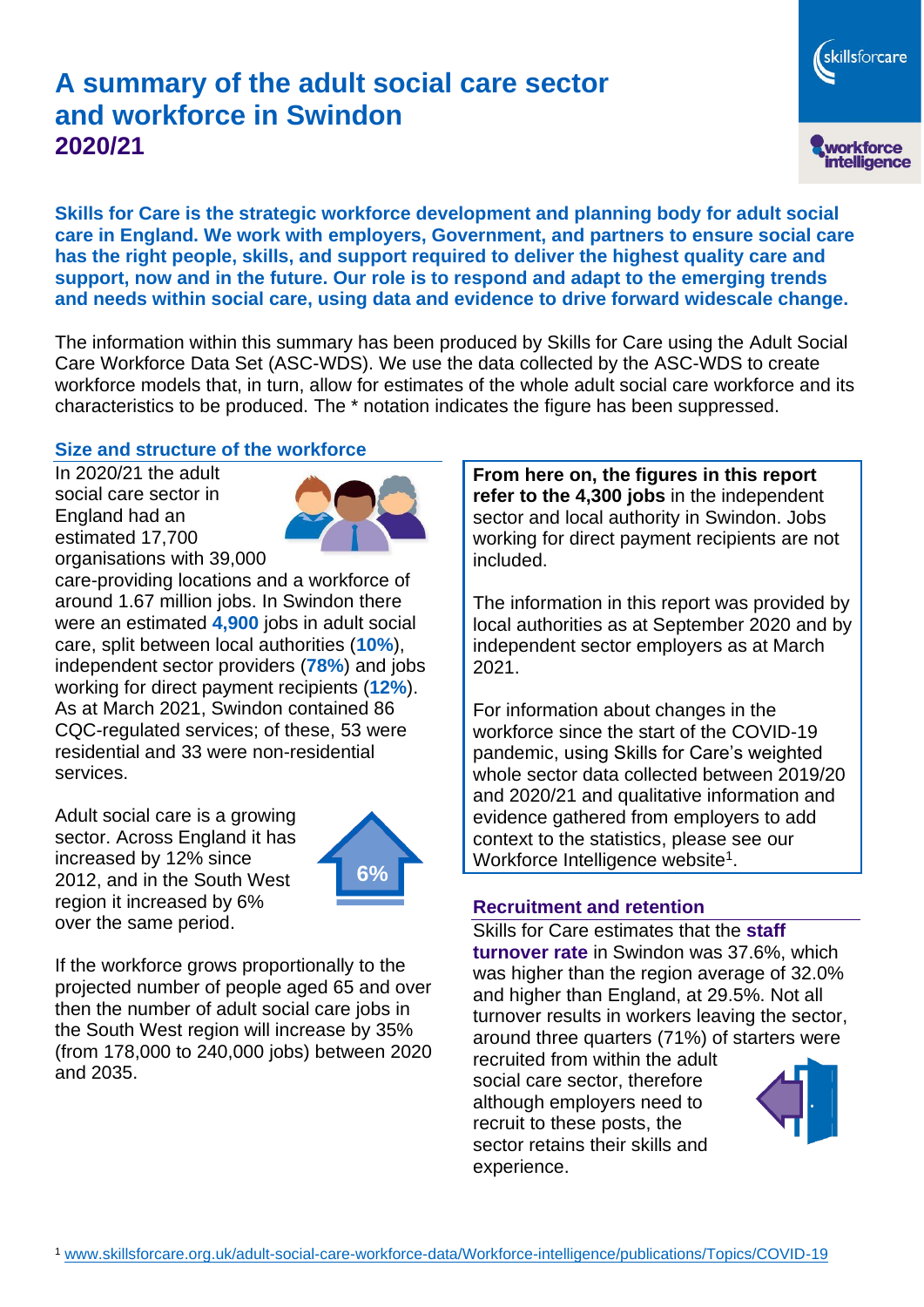Adult social care has an experienced 'core' of workers. Workers in Swindon had on average **8.1 years of experience in the sector** and 76% of the workforce had been working in the sector for at least three years.

Using both workforce intelligence evidence and our links with employers and stakeholders across England, we know that recruitment and retention is one of the largest issues faced by employers. We have many resources and tools available to help, for example the 'Values-based recruitment and retention toolkit'<sup>2</sup> and 'Seeing potential: widen your talent pool'. <sup>3</sup> For more information please visit: [www.skillsforcare.org.uk/recruitment-retention](http://www.skillsforcare.org.uk/recruitment-retention)

#### **Employment information**

We estimate Swindon had **4,300** adult social care jobs employed in the local authority and independent sectors. These included 325 managerial roles, 200 regulated professionals, 3,200 direct care (including 2,600 care workers), and 500 othernon-care proving roles.

The average number of **sickness days** taken in the last year in Swindon was 11.8, (9.4 in South West and 9.5 across England). With an estimated directly employed workforce of 3,800, this would mean employers in Swindon lost approximately **45,000 days to sickness in 2020/21**. In England levels of staff sickness have nearly doubled over the course of the pandemic between 2019/20 and 2020/21, in total around 6 million extra days were lost to sickness than in the year before.

Around one quarter (27%) of the workforce in Swindon were on zero-hours contracts. Around a half (52%) of the workforce usually worked full-time hours and 48% were parttime.

### **Chart 1. Proportion of workers on zero hours contracts by area**

| England    |  |
|------------|--|
| South West |  |
| Swindon    |  |



### **Workforce demographics**

The majority (86%) of the workforce in Swindon were female, and the average age was 43 years old. Workers aged 24 and



under made up 9% of the workforce and workers aged over 55 represented 23%. Given this age profile approximately 1,000 people will be reaching retirement age in the next 10 years.

Nationality varied by region, in England 83% of the workforce identified as British, while in the South West region this was 86%. An estimated 81% of the workforce in Swindon identified as British, 8% identified as of an EU nationality and 11% a non-EU nationality, therefore there was a similar reliance on EU and non-EU workers.

### **Pay**



Table 1 shows the full-time equivalent annual or hourly pay rate of selected job roles in Swindon (area), South West (region) and England. All figures

represent the independent sector as at March 2021, except social workers which represent the local authority sector as at September 2020. At the time of analysis, the National Living Wage was £8.72.

#### **Table 1. Average pay rate of selected job roles by area**

|                                 | <b>England</b> | <b>Region</b> | Area    |  |
|---------------------------------|----------------|---------------|---------|--|
| Full-time equivalent annual pay |                |               |         |  |
| Social Worker <sup>t</sup>      | £37,100        | £35,800       | £39,400 |  |
| Registered nurse                | £33,600        | £34,300       | £36,200 |  |
| Hourly pay                      |                |               |         |  |
| National Living<br>Wage         | £8.72          | £8.72         | £8.72   |  |
| Senior care worker              | £10.00         | £10.06        | £9.66   |  |
| Care worker                     | £9.29          | £9.30         | £9.10   |  |
| Support and<br>outreach         | £9.53          | £9.60         | £9.52   |  |

†Local authority social workers only.

Please note that pay varies by sector, with local authority pay generally being higher than independent sector pay.